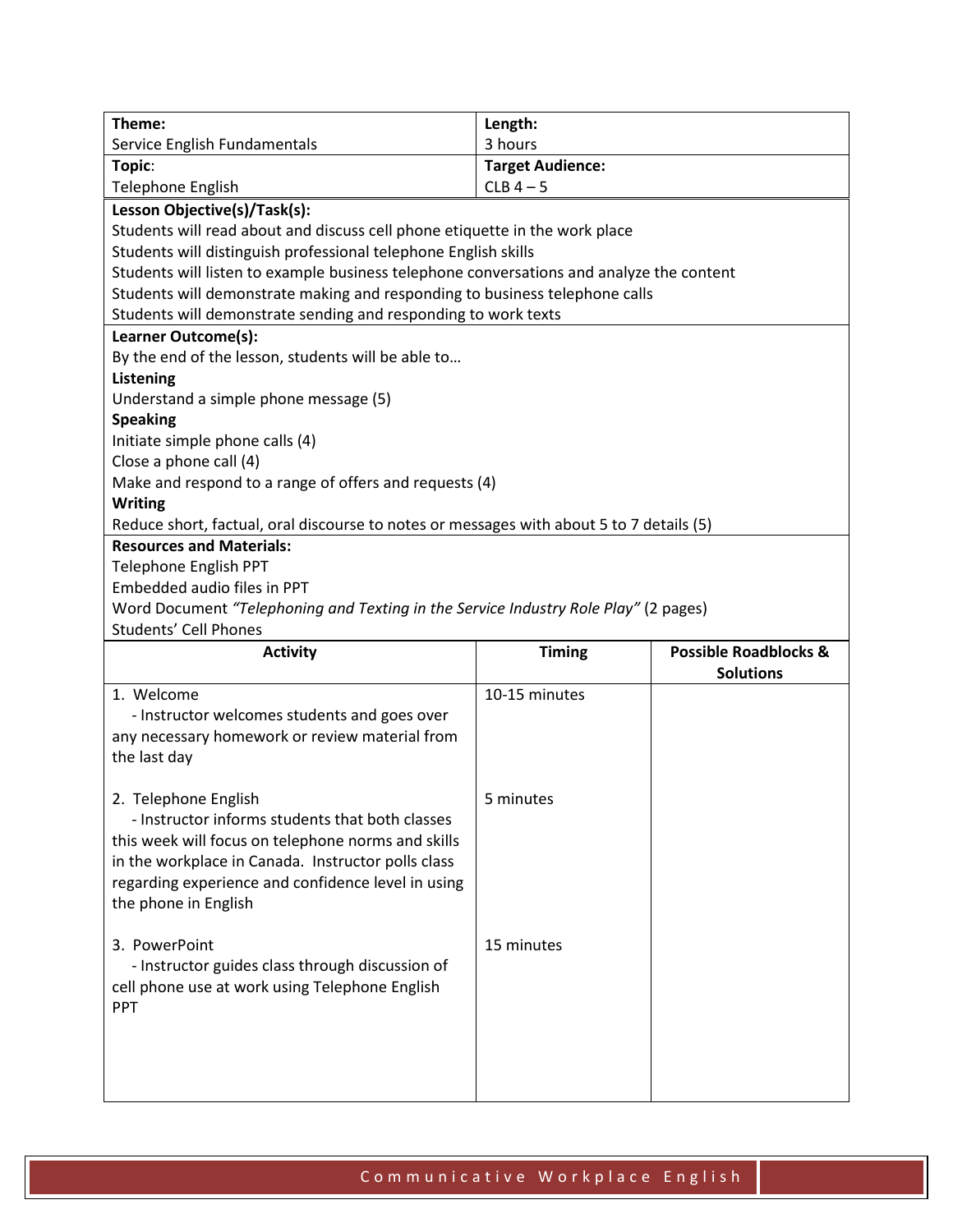| 4. Work Phone Skills                                                                                 | 20 minutes      |                           |
|------------------------------------------------------------------------------------------------------|-----------------|---------------------------|
| - Instructor continues with PPT detailing how to                                                     |                 |                           |
| professionally take work calls. Throughout the                                                       |                 |                           |
| Don't Say, Do Say chart, instructor elicits answers                                                  |                 |                           |
| from class before showing each "do" section.                                                         |                 |                           |
| Instructor should have students take notes during                                                    |                 |                           |
| this section of the PPT                                                                              |                 |                           |
| - PPT continues on with examples of basic                                                            | 20 minutes      |                           |
| scripts businesses use when an employee answers                                                      |                 |                           |
| the work phone and written examples of                                                               |                 |                           |
| telephone conversations in the service industry.                                                     |                 |                           |
| After reading the three example dialogues, the                                                       |                 |                           |
| class will discuss what phrases the employee used                                                    |                 |                           |
| to be polite and professional                                                                        |                 |                           |
|                                                                                                      |                 |                           |
| 5. Listening Practice                                                                                | 15 minutes      |                           |
| - Students listen to several example workplace                                                       |                 |                           |
| telephone conversations and take notes marking                                                       |                 |                           |
| down the key details of the conversation and the                                                     |                 |                           |
| professional elements of the dialogue                                                                |                 |                           |
|                                                                                                      | 15 minute break |                           |
| 6. Telephone Role Play                                                                               | 45 minutes      | Some students may finish  |
| - Students will practice making and taking calls.                                                    |                 | these role play dialogues |
|                                                                                                      |                 |                           |
|                                                                                                      |                 |                           |
| Instructor will give students role play situations                                                   |                 | faster than others. If a  |
| and put them in pairs. The pairs will use their cell                                                 |                 | pair finishes early, they |
| phones to call each other to complete the role                                                       |                 | can switch roles and      |
| plays. Half of the class will go to another room in                                                  |                 | repeat the activity.      |
| the building, while their partners stay in the class                                                 |                 |                           |
| room. Partners will take turns making calls,                                                         |                 |                           |
| explaining the purpose of their call, and closing the                                                |                 |                           |
| conversation. After practicing the phone calls,                                                      |                 |                           |
| class reconvenes and instructor does a take up of                                                    |                 |                           |
| the experience with the class                                                                        |                 |                           |
|                                                                                                      |                 |                           |
| 7. Work Texts                                                                                        | 40 minutes      |                           |
| - Instructor uses PPT to facilitate discussion of                                                    |                 |                           |
| whether or not it is appropriate to send texts to                                                    |                 |                           |
| one's manager. Students use role play cards to<br>practice sending and receiving professional texts. |                 |                           |
|                                                                                                      |                 |                           |
| Instructor facilitates class take up.                                                                |                 |                           |
| 8. Homework Assignment                                                                               | 5 minutes       |                           |
| - Instructor goes over the week's homework:                                                          |                 |                           |
|                                                                                                      |                 |                           |
|                                                                                                      |                 |                           |
|                                                                                                      |                 |                           |

## Communicative Workplace English